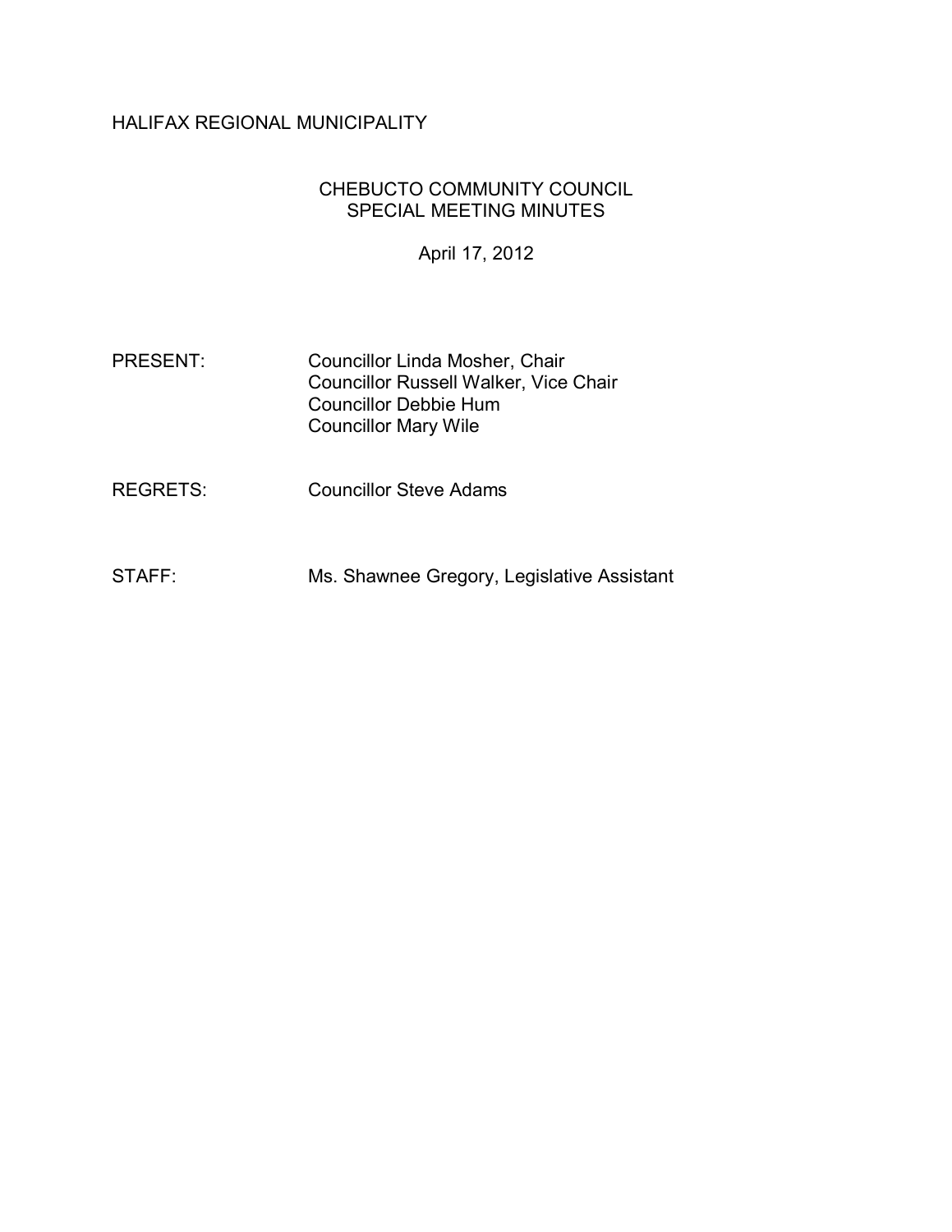# TABLE OF CONTENTS

| 1.             |                                                                    |  |
|----------------|--------------------------------------------------------------------|--|
| 2.             |                                                                    |  |
| 3.             | APPROVAL OF THE ORDER OF BUSINESS AND APPROVAL OF ADDITIONS        |  |
|                |                                                                    |  |
| 4.             |                                                                    |  |
|                | 4.1 Case 16991 – Stage II Development Agreement – Greenpark Close, |  |
|                |                                                                    |  |
| 5 <sub>1</sub> |                                                                    |  |
| 6.             |                                                                    |  |
| 7 <sup>1</sup> |                                                                    |  |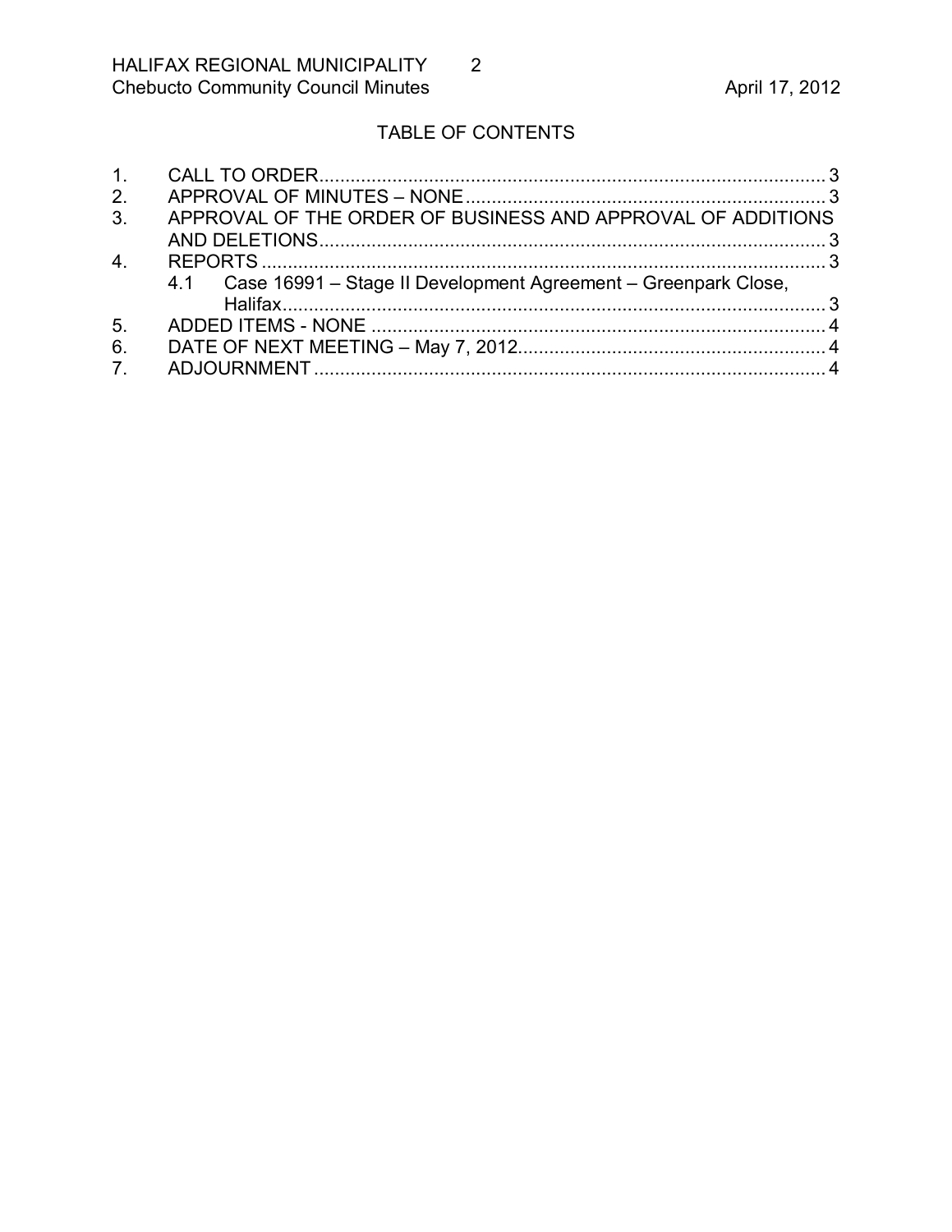### <span id="page-2-0"></span>**1. CALL TO ORDER**

The Chair called the special meeting to order at 12:05 p.m. in Halifax Hall, City Hall.

### <span id="page-2-1"></span>**2. APPROVAL OF MINUTES – NONE**

#### <span id="page-2-2"></span>**3. APPROVAL OF THE ORDER OF BUSINESS AND APPROVAL OF ADDITIONS AND DELETIONS**

**MOVED by Councillor Walker, seconded by Councillor Hum that the agenda be accepted as presented. MOTION PUT AND PASSED.** 

#### <span id="page-2-3"></span>**4. REPORTS**

<span id="page-2-4"></span>**4.1 Case 16991 – Stage II Development Agreement – Greenpark Close, Halifax**

A report dated March 27, 2012 was before Community Council.

**MOVED by Councillor Wile, seconded by Councillor Walker that Chebucto Community Council:**

- **1. Approve, by resolution, the Stage II Development Agreement as shown in Attachment A of the report dated March 27, 2012;**
- **2. Require that the Stage II Development Agreement be signed by the property owner within 120 days, or any extension thereof granted by Council on request of the property owner, from the date of final approval by Council and any other bodies as necessary, including applicable appeal periods, whichever is later; otherwise this approval shall be void and obligations arising hereunder shall be at an end; and**
- **3. Approve, by resolution, the discharge of that portion of the Existing Stage II Development Agreement that applies to Block A, as shown in Attachment B of the report dated March 27, 2012, to take effect upon the registration of the new development agreement.**

A discussion on the motion ensued.

Councillor Hum requested to know why this matter was being dealt with at a special meeting rather than the regular Community Council meeting in May. She stated that she had received some complaints regarding construction noise, outside of the hours permitted in the By-law, in the Washmill Lake Court area; noting that many buildings had already been approved for the area and were yet to be built.